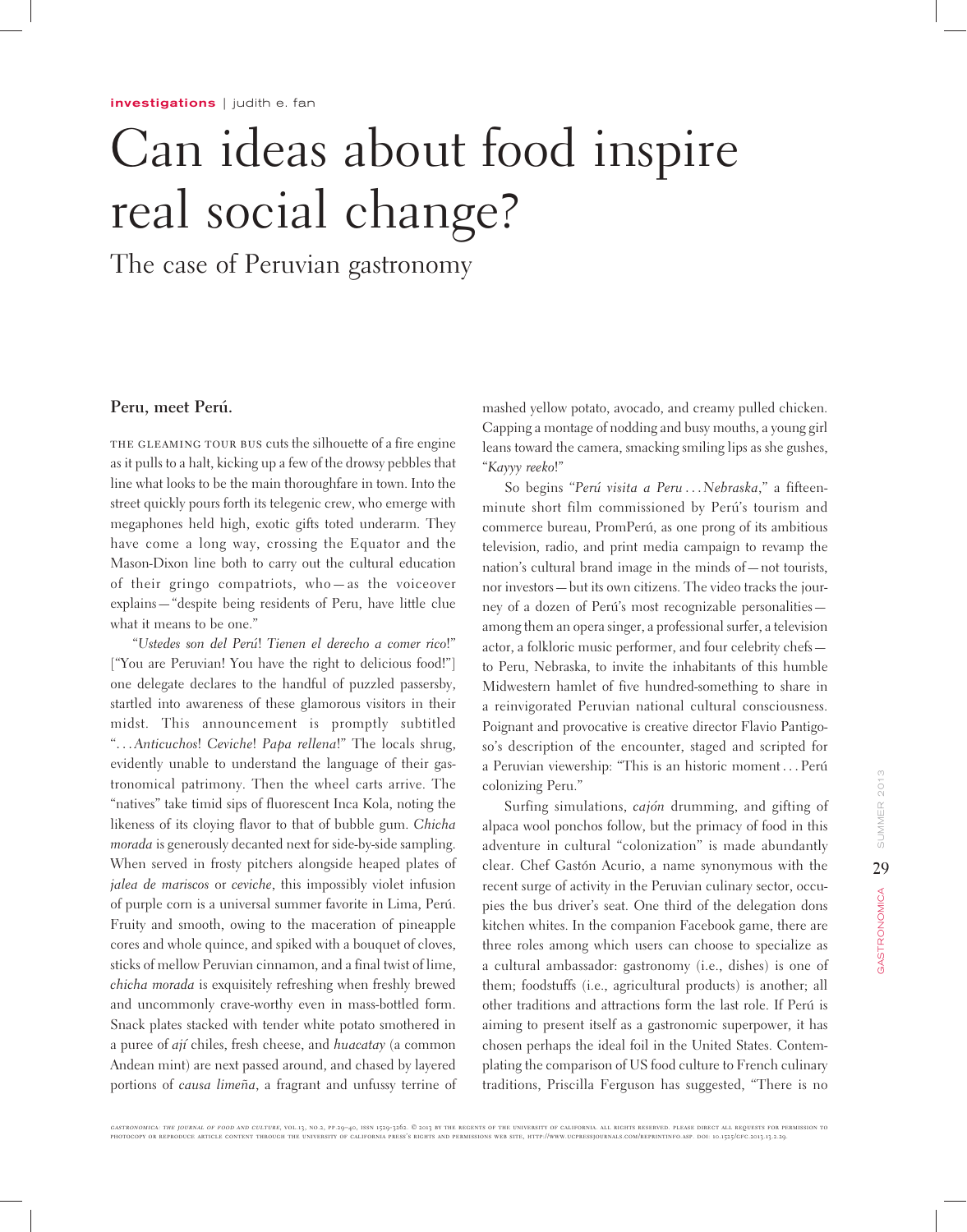

American cuisine, that is, no culinary configuration identified with the country as a whole.''1 As proud as the newest generation of American foodies may be of an enlarging culinary consciousness among Americans, the product is arguably not a national gastronomy. A tiny town in a country apparently stitched together by drive-thru's provides perhaps the ideal straw man against which to contrast anyone's culinary envoy. In one scene of the film, actor Carlos Alcántara coaxes the sheriff of Peru, Nebraska, into swapping his box of a dozen glazed doughnuts for a shimmering plate of four sweet potato picarones, the toroidal fry bread of choice in Lima. The proposition represents a playful display of what Perú envisions as their potential exchange value, if not an outright inversion of US cultural hegemony. By charting the symbolic colonization of the United States writ small, the filmmakers affirm that Perú is becoming a world cultural capital in itself, capable of making its own conquests, armed not with guns or germs, but gastronomy.

The seductively contentious vision of an alternative global, cultural, political order this video offers did not emerge overnight. These images comprise a much broader narrative of self-discovery rooted centuries deep in the history of social fractures that have long divided the peoples of Perú-interwoven into a larger story of how ideas about food can play an instrumental role in generating new questions and innovative answers to issues of urgent societal significance.

#### Mise en place for a gastronomical revolution

Today in Lima, Perú, chefs are the chief protagonists in what has been termed no less than a "gastronomical revolution."<sup>2</sup>

ABOVE: Exchange of Peruvian picarones for American doughnuts in a scene from "Perú visita  $a \dots$ Peru," a short film produced by PromPerú, 2011.

Cooks are mythologized as national heroes and decorated with medals of honor that recognize their achievements at the stove.<sup>3</sup> The most celebrated among them may even be found endorsing savings accounts in major bank advertisements. Not unrelatedly, the number of young culinary students has skyrocketed over the last decade, to an estimated 80,000 across eighty-four officially recognized programs in 2010.4 It is boasted, ''In Peru, kids dream of becoming chefs, not soccer players.''5 The prestige (and apparent ubiquity) of the chef's jacket is such that many of these teenage students do not bother to shed their uniforms after the day's classes, and non-slip Crocs and knife-laden toolkits are now common sights in the streets of Lima.

However, it is worth remembering, especially in this age of Top and Iron Chefs, that the gastronomic field $^6$  encompasses the works of more than just the heads of restaurant kitchens. Accordingly, the word gastronomía has acquired a richness of meaning never achieved by the original French cognate. Everything from the range of raw, primary products to their culinary applications, in restaurants or at home; to the scholarly summation of five centuries (or millennia, the timescale preferred by the Ministry of Culture) of culinary continuity; to the ideal image of the family communing over a plentiful and tasty repast after Sunday Mass is semantically conjoined in the term. In fact, it has all but displaced the generic cocina in all manners of contemporary Peruvian foodrelated discourse, which itself can be taken to mean ''cuisine''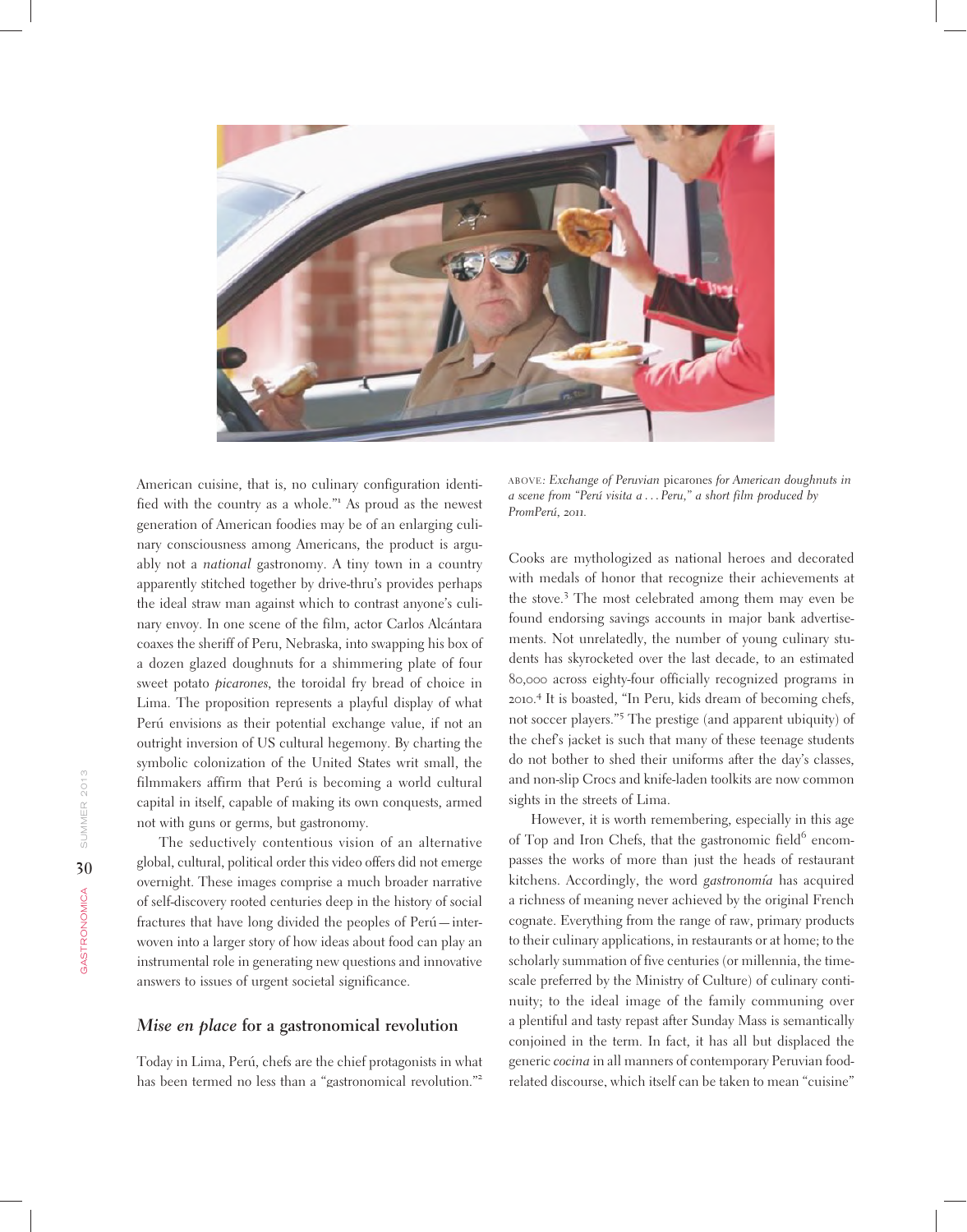

or ''kitchen.'' The set of actors who together constitute the nation of gastronomical Perú, therefore, naturally includes fisherman and farmers, grandmothers, culinary students, line cooks, celebrity chefs, caterers, street food vendors, service professionals, a small band of journalists and dedicated academics, and even encompasses the rest of us eaters when the lunch hour strikes.

Moreover, this supposedly "spontaneous revolution"7 exhibits a remarkable degree of self-awareness. The national daily El Comercio has embraced the project of national gastronomical advocacy head-on, regularly running columns that pose to its readers: ''What challenges currently face Peruvian Gastronomy?''<sup>8</sup> The academic (Peruvian) food book genre received its greatest impulse in 1996 with the founding of the Gastronomy faculty within the Department of Communication, Tourism, and Psychology at the Universidad de San Martin de Porres, under whose aegis over sixty titles have been published. Already anecdotally credited with excellent sazón<sup>79</sup> and a strong food culture, even by other South American countries with proud culinary traditions,<sup>10</sup> a paper trail is quickly spooling to demonstrate just how vibrant and fruitful a topic food is in contemporary Perú, at registers both populist and intellectual.

This essay synthesizes observations and data accumulated over the course of eleven months of fieldwork based in Lima,

ABOVE: Culinary students in Lima, Perú. PHOTO TAKEN BY AUTHOR, SEPTEMBER 2010

Perú, in 2010 and 2011. My inferences draw upon in-depth interviews of twenty leading culinary professionals based in Lima (except one, located in Arequipa), including current or former restaurant chefs, proprietors of informal eateries known as huariques, street food specialists, and teaching chefs. In addition, topics highlighted at press-related events, major culinary conferences, public lectures, university seminars, and cooking demonstration modules at Le Cordon Bleu–Perú have shaped the intellectual trajectory of this investigation, which began simply enough with a pair of kitchen apprenticeships in the salad stations at Lima restaurants La Preferida and Costanera 700. In the course of these dozens of conversations, with individuals operating both within and outside the Peruvian gastronomical field, I noticed a remarkable degree of consensus regarding the basic features of Peruvian cuisine and what makes it special.

Above all, its core trait is that it is *rica*, which is to say ''delicious.'' But by which road? Sara Beatriz Guardia, an expert on the cultural significance of the potato among Andean cultures, conjectures that ''to know how to cook [in Perú] is more closely related to the Latin word sapio, "to feel," than with intellectual knowledge. It is to know with the senses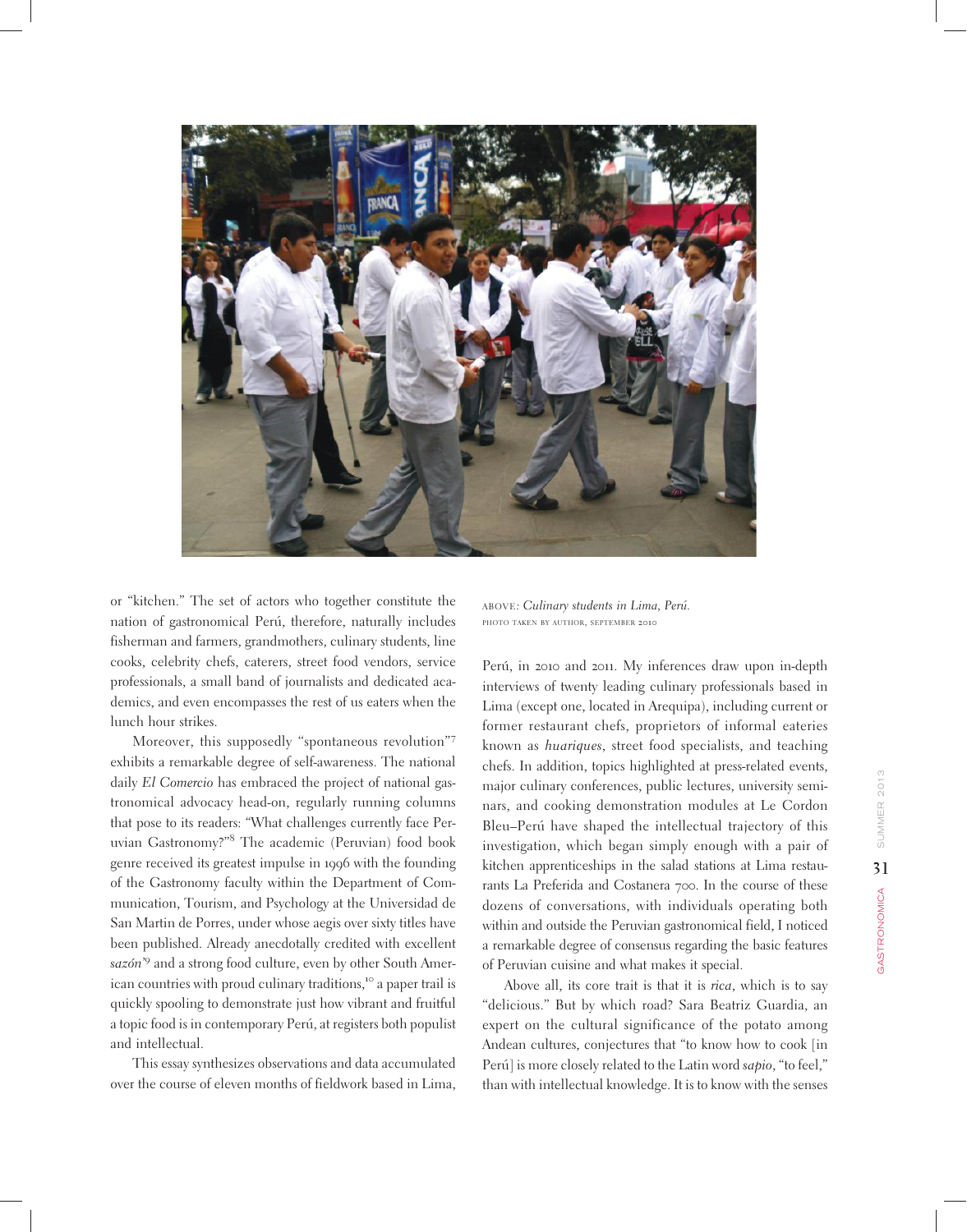and the sensuality of flavors."<sup>11</sup> Raw deliciousness, not necessarily tethered to the formalized ethics and codified aesthetics of modern culinary art, is understood to provide the source material. But because that is supposed to be obvious, most people focused on pointing out Perú's ecoclimatic diversity, painted in primary colors—"Perú tiene de todo: la costa, sierra, y selva" ["Peru has a bit of everything: coast, highlands, and jungle.'']—as the key precondition supporting its excellence. Quickly noticing my East Asian features, a number of these interlocutors also eagerly reported the pervasiveness of chifas, or Chinese-Peruvian restaurants, not only in Lima but throughout the country.<sup>12</sup> The implication is that Perú's already uncommon autochthonous diversity has been enriched further by mestizaje and the assimilation of European, Asian, and African immigrants into the population with felicitous consequences for the young republic's taste buds. ''This sensation of knowing that we eat well has always been present, felt by probably all Peruvians,'' food and culture journalist Gonzalo Pájares observed, "in reality it didn't matter whether you were rich or poor to eat tasty food, even if all you had were cheap ingredients, like rice or potatoes with some gravy or bits of pork; we [Peruvians] could depend on our good  $sazón.$ <sup>"13</sup> This putative longstanding intimacy with food is touted as among the precious few institutions that can uniquely cut across otherwise yawning gaps between social classes.

Most striking is that these casual exchanges tended to unfold nearly identically, that ''taxicab small talk'' about Peruvian gastronomy had acquired a certain structural regularity in the claims and evidential standards by which the superiority of Peruvian food is demonstrated. These quotidian pleasantries, in their very mundanity, reveal how thoroughly the basic truths of Peruvian gastronomy have penetrated common understanding. At the same time, it is widely agreed that such pride in the national cuisine was not so verbalized or televised or celebrated only ten years ago, in spite of the commonsense knowledge that Peruvian cookery itself has "always" been among the greats.<sup>14</sup> Of course, attributing timelessness to the quality of a particular cuisine is by no means novel in food discourse. Today few diners are aware that in the early eighteenth century, Paris's public dining offerings were all but disappointing.<sup>15</sup> Yet casual chauvinism remains a core feature of modern French culinary sensibility,16 and the essentialized supremacy of French tastes is an institutionalized "fact" in gastronomical discussions of even global scope.<sup>17</sup>

These universal working truths of cuisine, therefore, tend to obscure their historical construction, the dynamics and contingencies that crucially participate in the genesis of those beliefs. In Perú, although we can already see partial

crystallization of a national gastronomical identity, it is very much an emerging entity whose constituent values and priorities are in the process of being negotiated and defended.<sup>18</sup> The numbers look good: Perú can lay claim to  $84$  of the  $117$ documented types of ecosystems; 28 distinct climate zones from sea level to 6,768 meters above; 10 percent of the planet's total plant diversity; as well as 2,500 varieties of potatoes; and some 2,000 fish and 3,000 butterfly species.<sup>19</sup> In terms of human and cultural diversity, 12 linguistic families, 50 ethnicities, and 45 existing languages are officially recognized, leading the first Minister of the Environment, Antonio Brack Egg, to conclude that Perú is a "crucible of races of all origins and a source of millennial forms of knowledge that serve as a reservoir of wisdom for the nation and the whole world.''20 Moreover, it is estimated that the full chain of production, linking agriculture, extraction, industry, distribution, and service in the gastronomical sector employs some five million Peruvians, or 20 percent of the economically active population. It is also widely reported that the total value of culinary production exceeded \$14 billion, or 11.2 percent of Perú's GDP in 2009.<sup>21</sup> As Theodore Bestor has observed, however, ''Food culture is neither foreordained by nature nor an immutable aspect of a society's life."<sup>22</sup> As hard as such biological, demographic, and macroeconomic data ever are, what makes these facts meaningful are the contingent social factors that motivate people to treat these as markers of gastronomical production; and others to listen and be convinced.

Indeed, gastronomical discourse in Perú is doing just this, drawing together bits of known information and driving the discovery of new knowledge about the importance of food in Perú, plotted as a function of the biological and cultural diversity upon which the richness of Peruvian gastronomy crucially depends. As the multiplicity of biological diversities is better documented, they become better positioned to serve as a substrate for policymakers and citizens to reexamine the value of cultural plurality in a nation that has long sought the resolution of intercultural differences and greater social inclusion.<sup>23</sup>

Potentially, the most unique feature of this food-inspired revalorization of cultural differences is the bold claim that the advancement of Peruvian gastronomy can be causally related to human and economic development outcomes and inspire positive social change. "Taking place in Perú is one of the most important culinary movements in the world,"<sup>24</sup> says Catalán chef Ferran Adriá, who elected to highlight Peruvian gastronomy in his 2012 documentary, Perú Sabe: La cocina como arma social [Peru knows/Savor Peru: Cuisine as a social instrument], to make a passionate case for this possibility.<sup>25</sup> Gastón Acurio, who served as Adriá's guide through culinary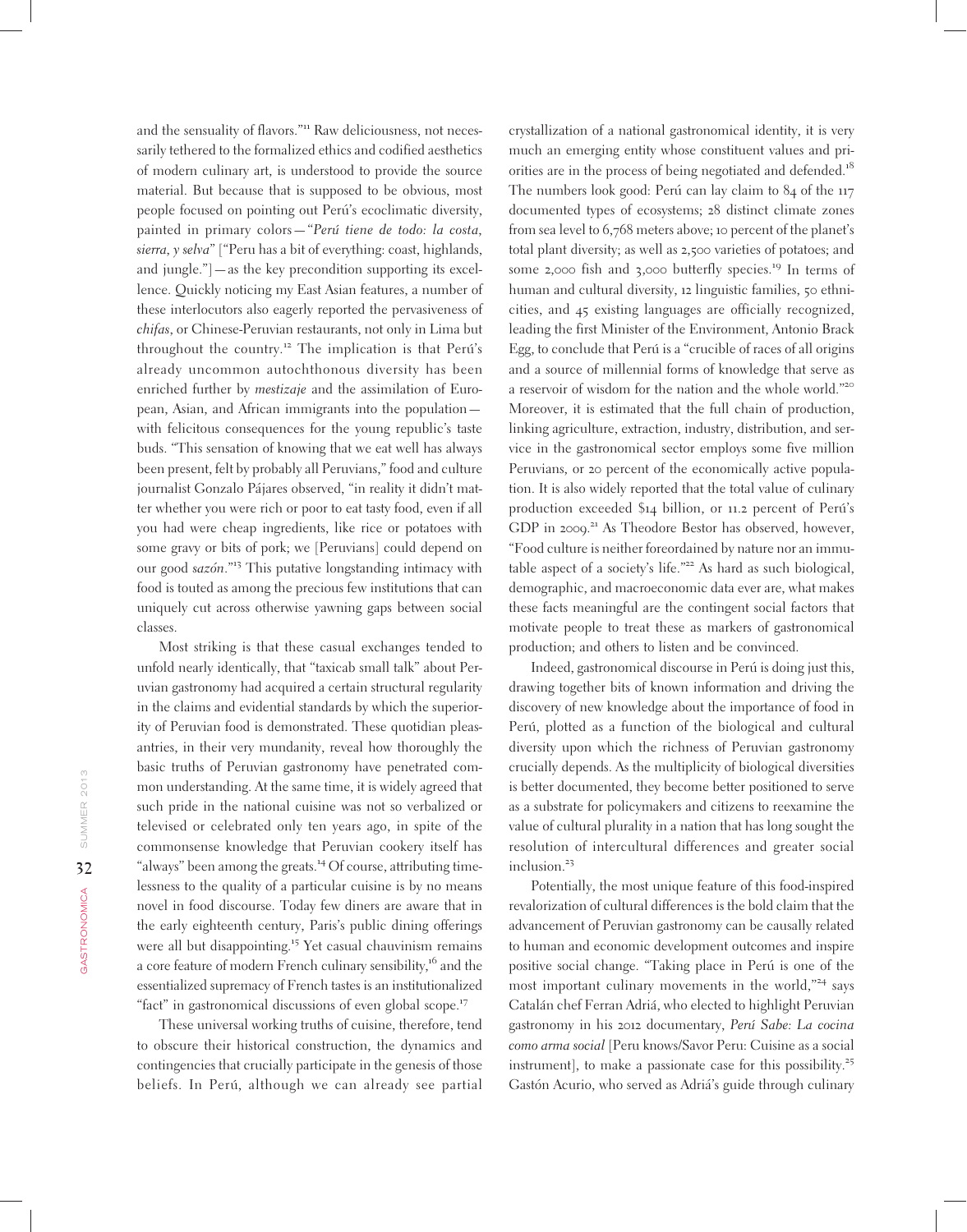Perú, echoed this optimism: "What [Peruvians] have achieved almost no other country has achieved with their cuisine, which is a feeling of cohesion where there are no differences, barriers crumble, and it is a bridge of unity, tolerance, and opportunities."<sup>26</sup>

"[Perú's] gastronomy ... is capable of generating enormous changes ... in the very way in which we Peruvians must face our personal futures and that of Peru," Acurio foretold to a packed auditorium of university students in Lima in 2006. ''The key is in understanding that we are a great nation, with a great living culture borne of centuries of mestizaje, and that it is precisely that mestizaje that has made of our cuisine this varied and diverse offering  $\ldots$ ."<sup>27</sup> Mestizaje, once a pejorative descriptor of racial impurity, here is reimagined as a veritable fount of culinary capital. This is not a small shift. The revalorization of cultural plurality as a resource—rather than a barrier to—achieving a sense of shared destiny among Peruvians challenges the pessimism of an abiding introspective dialectic haunted by the question of whether the formal political independence achieved in 1821 belied a persistent colonialism in matters of culture and identity. Echoing cultural critic Sebastian Salazar Bondy's 1964 writings on the sub- ´ ject, $28$  Acurio lamented in our interview, "They [the elites] wished to be European or to be North American. What was our own belonged to a second category. Because they had taught you that you were a second class citizen from the Third World.''<sup>29</sup> For Acurio at least, and perhaps some fraction of his 642,000 fans on Facebook, Peruvian food culture, as well as embodying a set of cooking and eating principles and practices, might also catalyze a long awaited expression of cultural autonomy from colonial value hierarchies.

Before an international assembly of the Organization of American States in March 2011, Vice Minister of Culture Bernardo Roca Rey offered gastronomy as ''the paradigmatic case'' of a cultural industry densely connected to opportunities in human development. ''Strong economic growth in the last decade has been accompanied by a feeling of pride and optimism for the country and its future,''—Roca Rey averred, reporting that ''95 percent of Peruvians sampled [in a 2009 survey]... reported gastronomy as one of the principal reasons for this pride." He describes the effect of the "gastronomical boom'' on the public image of food as ''qualitative: once an activity at times festive, but principally concerned with nourishment. Peruvian cuisine has come to provide a cultural emblem, a veritable economic driver, and primary factor in matters of social cohesion and inclusion.''30

Only a few years ago, such sanguine statistical reporting was not so common. In a 2004 survey run by APOYO (a leading public opinion polling agency), 74 percent polled

reported a desire to leave the country, and 53 percent actually had concrete plans to do so. $3<sup>1</sup>$  On top of violent political unrest that assailed the nation from within through much of the 1980s and devastating hyperinflation in the early 1990s, these figures additionally reflect public resignation toward stubbornly high underemployment and low wages.<sup>32</sup> The question Zavalita asks in Mario Vargas Llosa's 1969 novel Conversation in the Cathedral "¿Cuándo se jodió el Perú?" ["At what point did Perú f-k itself?"] emblematized a pervasive, nearly essentialized fatalism concerning the nation's prospects.<sup>33</sup>

''It [gastronomy] is one of the few expressions of our nationhood that does not generate arguments or antagonism,'' writes president of Apega (Peruvian Society for Gastronomy) Mariano Valderrama.<sup>34</sup> So widely recognized is the primacy of food in Perú that one should hardly be surprised by the results of a recent opinion poll in which respondents asked to report which of four aspects of Peruvian culture they felt most proud of ranked the national cuisine far above Machu Picchu, other archaeological sites, and the nation's history as a whole. Moreover, the consensus view held that food represented Peruvian culture best—more so than music, textiles, folkloric dance, or soccer (all significant cultural identifiers in themselves).<sup>35</sup>

The identification of Perú's culinary patrimony with Perú itself, therefore, comprises a broader effort to relocate national solidarity in the interstices between communities to rediscover intrinsic value in intercultural difference. The potency of this gastronomical ideology has derived from its ability to mediate between national identity and cultural patrimony discourses on the one hand, and the pragmatics of economic and human development imperatives on the other. In this way, Peruvian gastronomical discourse has not remained inert, hovering in the realm of ideas alone. Directly manipulating those forces that govern the value of cultural products, the Peruvian gastronomical field has leveraged its increasing clout toward creating new channels for mobilizing human and natural resources to achieve what could be the beginning of real social change.

### The making of value and social change

One illustrative case concerns the consolidation and elevation of the identity of the Peruvian chef as a ''soldier of culture."<sup>36</sup> To a nation historically beset with intercultural and class tensions, and complex conflicts of interest between the coastal capital and the interior, the accessibility of a professional career in cooking appears to suggest a new mode of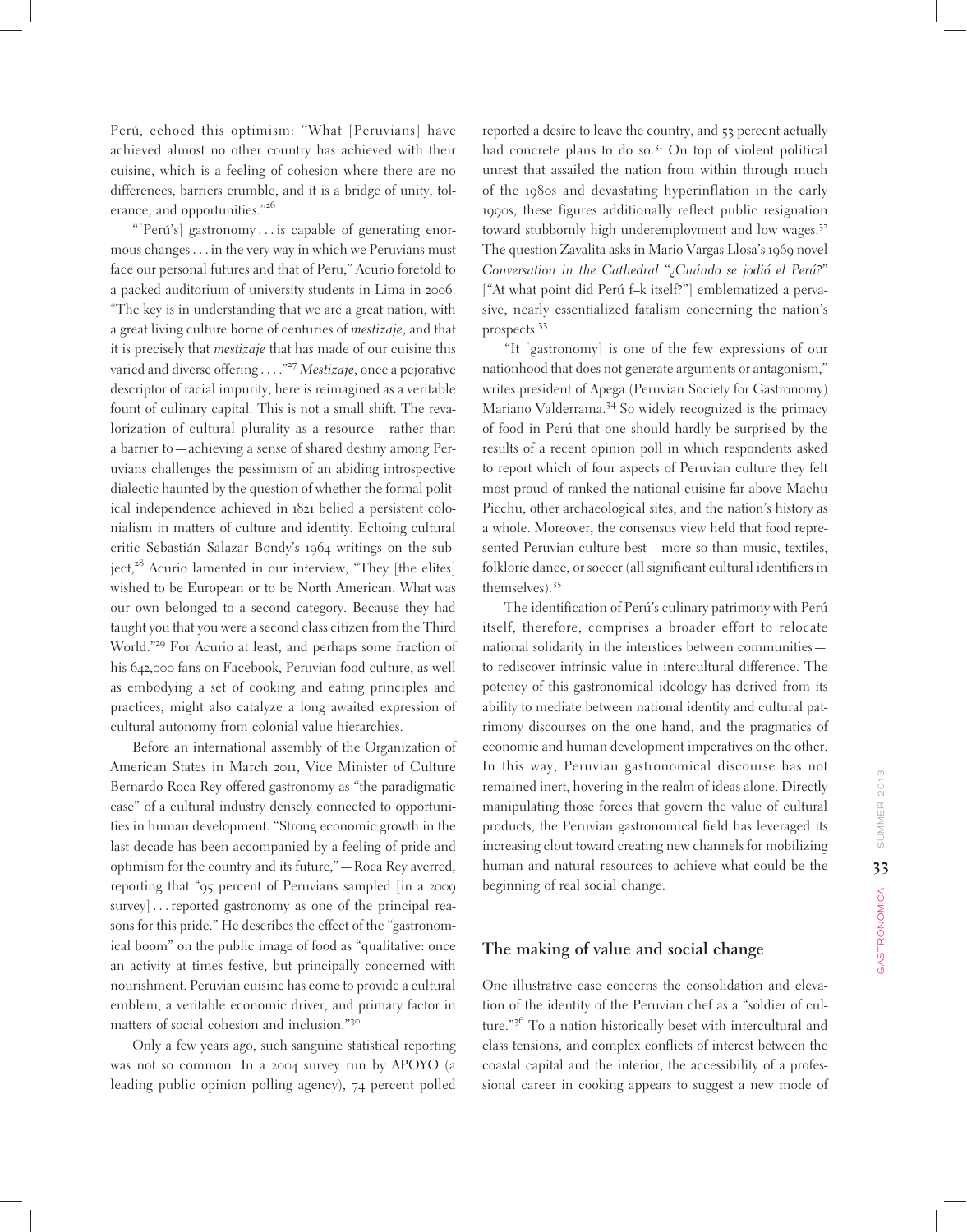

political enfranchisement and social mobility. One site where the ideal of democratized culinary participation meets the social valorization of gastronomy is the Instituto Pachacútec, a cooking school in a poor outlying district of Lima, which enrolls students from the lowest-income brackets with the aim of providing them with vocational training to access higher paying jobs in the burgeoning food industry. Present day Pachacútec graduates, who might otherwise have joined the majority ranks of Lima's informal employment sector,<sup>37</sup> cross a qualitative employment barrier with their degrees, becoming certified practitioners able to circulate in the same professional community with Lima's current leading chefs, most of whom enjoyed training in prestigious culinary institutions abroad before returning to open restaurants in Lima. With a competitive application process that whittles the field of five hundred applicants annually to only twenty students, the numerical reach of the program is severely limited. Nevertheless, the project still represents to cultural observers a model case of how the culinary industry might facilitate socioeconomic mobility in Peru.<sup>38</sup>

Increasingly, urban space is being carved out for smallscale agricultural producers to represent themselves through their craft to an increasingly cosmopolitan market. These individuals tend to hail from the Andean or Amazonian interior, where their livelihoods have not only been threatened by ABOVE: Gastronomical map of Perú populated with major agricultural products by region.

PHOTO TAKEN BY AUTHOR AT THE FESTIVAL DE LA BIODIVERSIDAD IN LIMA, PERU, JUNE 2011.

the heavy industrialization of food production in recent decades, but who have also faced perennial exclusion from mainstream national political discourse. Here the artisanal and millennial traditions encoded into these products furnish the base upon which a value-added agricultural marketing platform is defended, albeit still by a gastronomical authority based in Lima. In some cases, this commodification strategy entails assigning terroir to primary products such as potatoes, salt, coffee, and fruit, transforming them into premium commodities papas huayro, sal de Maras, café Tunki, and chirimoya de Cumbe. By helping to develop these markets, Apega and other organizations are making the case that the redress of societal inequalities might well begin through the flow of consumer capital. The hope is that the discursive transmutation of the "cholified" Andean peoples into "venerated stewards of our agricultural patrimony'' may seed changes in how coastal elites and rural peoples living in the interior perceive one another—wrought not through armed violence and political conflict, as in the past, but through cooperative market building. The growers' acquisition of power to negotiate premium prices for their "artisanal" products, the argument goes,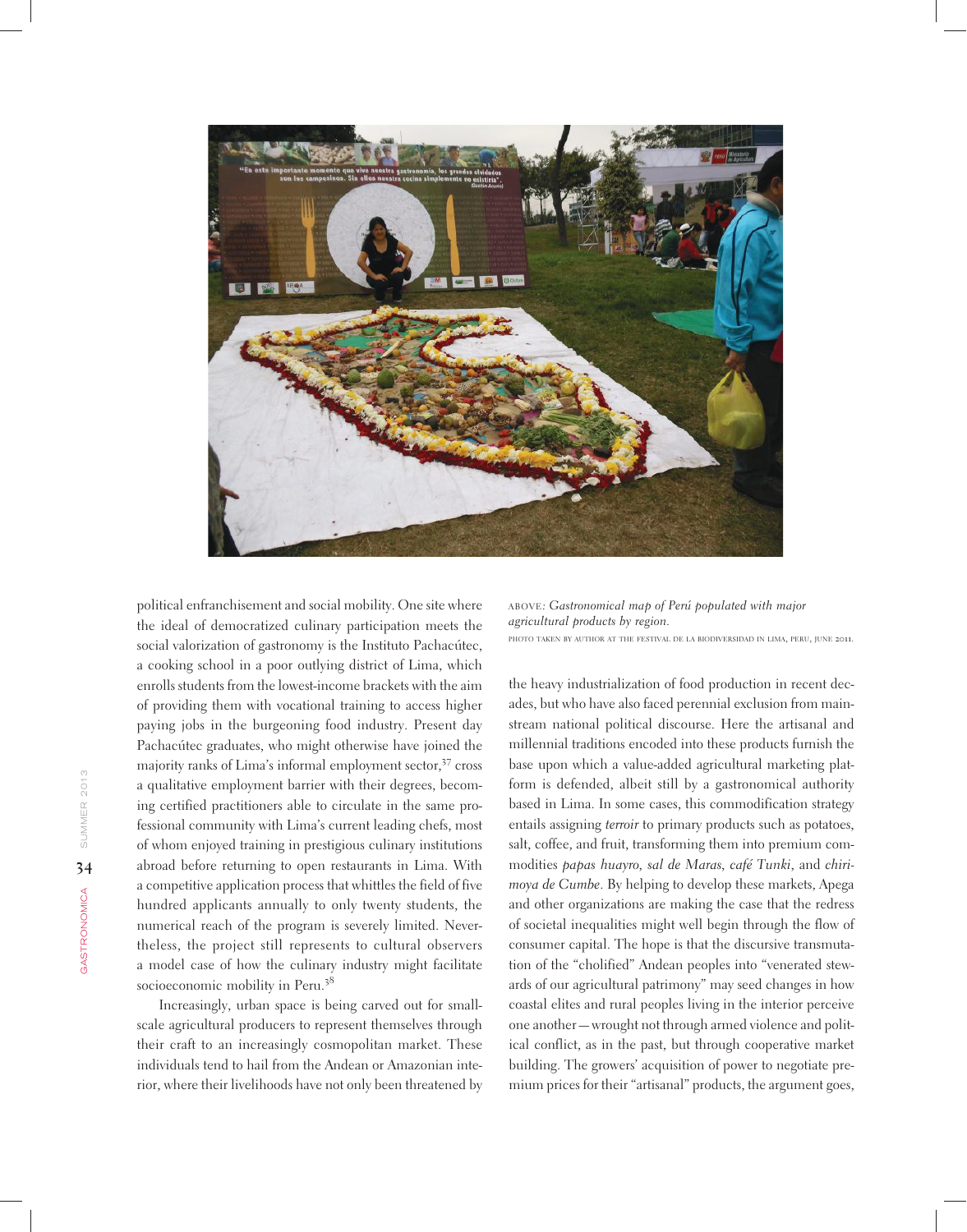represents a key first step in the realization of an alternative Peruvian political geography that locates the path to national progress precisely in the crosslinks that bind the various regions of Perú, rather than the antagonism between center and periphery.

As destructive transformations to the land and seascape associated with commercial agriculture accrue, however, the very biodiversity upon which Perú's gastronomical identity draws its inspiration has become increasingly threatened. At the same time, the growing cultural cachet of artisanal products such as *papas nativas* and the farmers who grow them points to a rare alignment of political, economic, and environmental interests. Marine biologist Patricia Majluf recognized this early on and has since devoted a great portion of her energies to parlay the growing prestige of gastronomy toward protecting the Peruvian anchovy, upon whose survival the whole of the Humboldt marine ecosystem depends.<sup>39</sup> Presently, virtually all anchovies harvested from the waters off the coast of southern Perú—some nine million metric tons per annum—are processed into fishmeal for export to industrial fish farms around the globe. This is some four to six million metric tons in excess of the maximum sustainable yield. It may seem odd that a conservation biologist would advocate increased human consumption of an overharvested species. Her case is this: anchovies sold for direct human consumption yield a profit margin twice that of fishmeal, which would mitigate the pressure to extract beyond what the seas can support. Owing to their humble position in the food chain, anchovies are an especially efficient source of food energy from the perspective of the ecosystem as a whole. Finally, they are cheap and nutrient-dense enough that they could play a key role in the struggle to feed the estimated eleven million Peruvians (38 percent of the total population) who are undernourished.<sup>40</sup>

However, these material motivations, long in place, acquire real bite only when paired with convincing social marketing that gives rise to appreciable consumer demand, against industry prejudice that these small, oily fish are ''not attractive for human consumption."<sup>41</sup> In partnership with the leading lights of Lima's elite restaurant scene, Majluf has been working to restyle the anchovy as a pez de bandera, or a ''national fish,'' in recognition of its ready adaptability as much to haute culinary interpretations as to matters of social welfare and ecological responsibility. As part of a weeklong awareness raising campaign in November 2009, twenty-three of the most visible restaurants in Lima demonstrated their support by composing special menus that explored the untapped culinary potential of the anchovy in ambitious and modern preparations. That first Week of the Anchovy culminated in a high-profile banquet (attended by thenresident Alan García and other top state officials) that centered on showcasing the gastronomical and ecological significance of this little fish. This ongoing communications-based strategy to invest culinary value in the anchovy has already begun to reap substantive rewards: domestic human consumption has increased by a factor of ten in the last decade, and according to national surveys, the very word anchovy is increasingly associated with nutrition, where before alimentary connotations were nonexistent.

These myriad ongoing efforts acquire a towering profile at Apega's crown jewel project: Mistura, an annual gastronomical festival first held in Lima in 2008. Much more than a food fair, Mistura is an idealized culinary landscape that materializes for one week in the sprawling city center each September. The event explicitly strives to create, in microcosm, a Perú unified at last in the celebration of difference and to cultivate awareness of interdependence where inequality and hierarchy have long stood. As one participant put it, "This is Peru in its people, in its food. It isn't defined by race or whether you have money or you don't—everybody stands in line just the same.'' Drawing more than a half million attendees over ten days in 2012, the young tradition has inspired its own memorialization in a documentary entitled ''Mistura: The Power of Food,'' which pays homage to six gastronomical archetypes: the visionary leader, the huarique $42$  cook, the baker, the street food vendor, the elite chef who champions unconventional Amazonian ingredients, and the Andean heirloom potato farmer. It is this list-like organization that typifies the new gastronomical discourse, which seeks to nullify historically reinforced inequities by merging them in comma-separated fashion into a common cultural lexicon. Within the ambit of Peruvian gastronomy, then, once humble tubers and grains become prized tokens of identity, as does the fare served at fast-food Peruvian hamburger restaurant chain Bembos. Homey colonial-era criollo potages are touted alongside indigenized ethnic cuisines like chifa—the ubiquitous Peruvian-Cantonese fusion generally associated with quick, cheap meals—and provocative Amazonian fruits like the tart, grape-sized camu camu, or the creamy custardlike chirimoya.

As part of the emerging value-generating apparatus of the Peruvian gastronomical field, new awards and prize categories are even born. Street foods with a long history, such as the tamal or the anticucho, $43$  acquire prestige never achieved in the traditional marketplace of vendors and clients; in many quarters of Lima, these vendors have been driven off the streets entirely. However, as of 2009,<sup>44</sup> outstanding tamaleras and anticucheras have been garlanded with the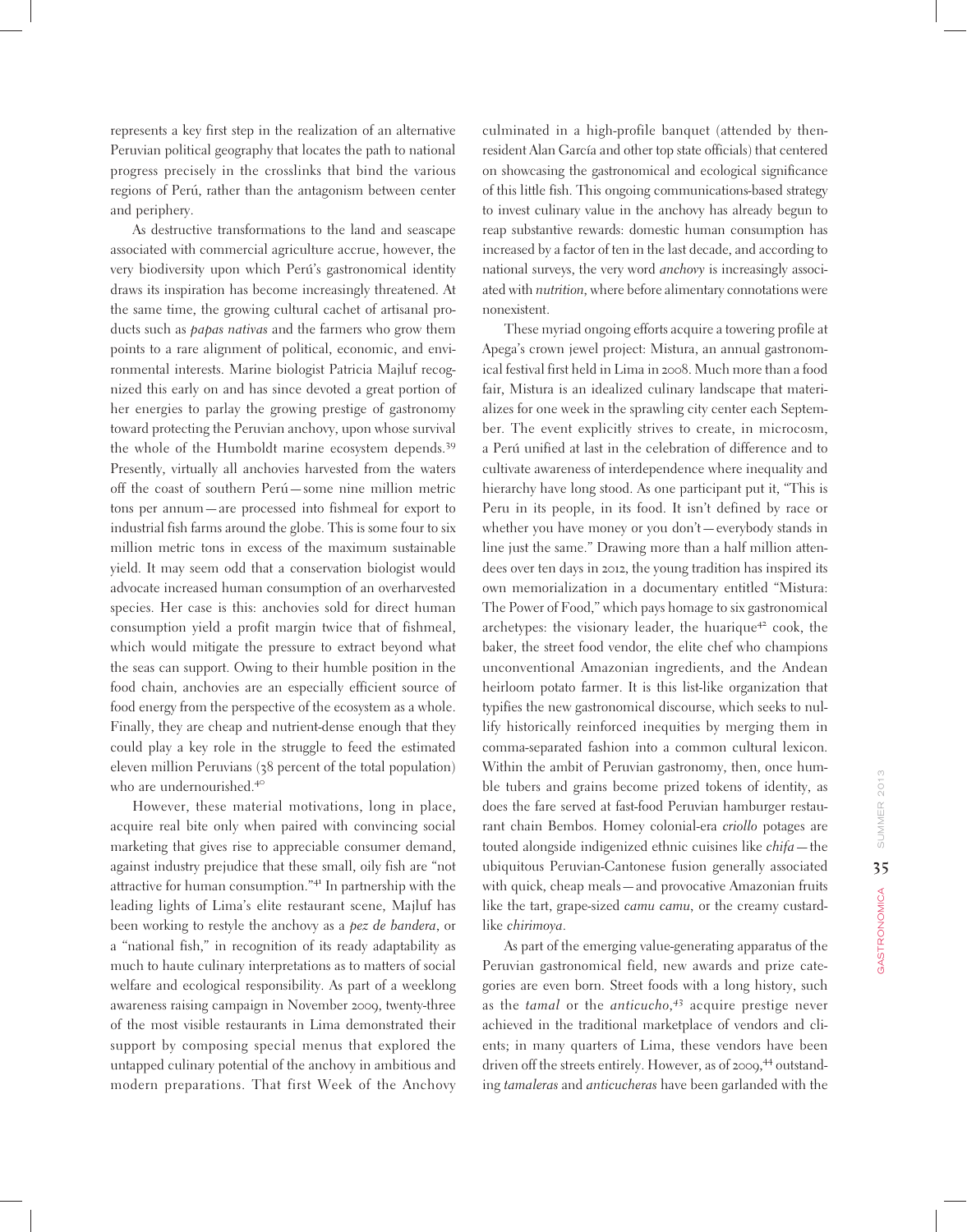Aj´ı de Plata Award, an honor yielding not only nationwide publicity and a sales boost, but also—it is hoped—the beginning of a wholesale revalorization of neglected traditional preparations. A suspicion nevertheless may lurk that the generation of cultural value by simply creating new awards risks prestige inflation, and worse—that the unreflexive deployment of prizes risks annihilating local cultures through assimilation into a single, metropolitan "currency" of cultural value.

Perhaps the pessimists are right to point out that the  $Aji$  de Plata is just the latest gadget in the hegemony-preserving toolkit. Any new story about the redistribution of cultural value to a first approximation remains vulnerable to this criticism, however, and we are barely a few pages deep into this narrative about Perú.

On balance, the value-added commodification practiced by Peruvian gastronomy at least represents an earnest initial effort to challenge old value hierarchies. Moreover, the consolidation of culinary meaning in prizes of clear intelligibility furnishes the possibility of its translatability to wider cultural and political discourses, both internally and abroad.

## A national culinary awakening in the global ecumene

Indeed, a key mechanism mediating the interaction between local and global culinary systems has been the flow of symbolic capital from agents representing international gastronomy in the form of prestige. In April 2011, Astrid  $y$  Gastón, Chef Acurio's flagship restaurant in Lima, became the first restaurant in Perú to be recognized as among the Fifty Best Restaurants in the world according to an annual ranking monitored closely by industry professionals and lay enthusiasts alike. Acurio marked the distinction not as a personal professional victory, but a national one: ''This is a triumph for Perú and its cuisine ...." He indicated that the award principally represented ''an enormous responsibility,'' given that ''this is a list composed by voters, by people who live in Europe and Asia ... and now the presence of Perú in those markets ... .[Upon] discovering Peruvian ingredients, they will go running back to their countries and say that they have discovered ají amarillo, huacatay, papas nativas, choclo, and they will look for ways to bring them to their countries.''<sup>45</sup>

Acurio immediately translates the award into the language of economic opportunity and cultural pride and identification—in the process borrowing the authority of these foreign adjudicators to rhetorically reinforce his vision of Peruvian solidarity, insisting that this distinction, though explicitly conferred to individual restaurants, ''demonstrates that in reality awards to people or restaurants are irrelevant. Prizes like this are opportunities for [our] producers, for [our] cooks, for our country brand, and for the presence of Perú in the world ..." In turn, the editors of Restaurant Magazine, responsible for compiling the ranking, applauded themselves for taking a step toward ecumenism, having gathered a ''list of restaurants that span an even greater geographical spread than previous years and recognizes the influence of fledgling culinary nations such as Perú and Russia."46

Food, as it is discursively and materially engaged today, resists reducibility to a single level of analysis. It is not just produced by professional chefs in restaurants; nor is a food item equivalent to the micronutrients or flavanoids that may comprise it; nor a meal wholly decomposable into semantic and syntactical primitives.<sup>47</sup> It directs our attention to strained fields and emptying seas, shifting human physiologies amidst postindustrial plenty, as well as contemporary crises of hunger and malnutrition, but is not coextensive with these issues. Meanwhile, scientists are linking our daily eating habits with a frightening suite of chronic ailments; global climate change with industrial modes of food production; shrinking biodiversity with human population growth; and further back, the primal drive to cook what we want to eat with the core changes that led to the divergence of modern humans from our evolutionary ancestors.<sup>48</sup> Caught in the crosswinds of globalization as we are, food provides an expanding space in which to contemplate these transformations, which naturally span traditional disciplinary boundaries. In doing so, we feed food's ecumenical ambitions, and construct as much as discover its broadening significance.

How then do the dynamics of global food politics interact with our understanding of ostensibly local or national food narratives? Although this essay centers on some remarkable features of an emerging and ambitious gastronomical narrative in Perú, my hope is that this work might also yield comparative insights into the rising profile of food—and a growing food-driven political consciousness in my local context, the United States. The significant public outreach activities of Alice Waters, Mark Bittman, Dan Barber, and colleagues are emblematic of this trend—as is the blockbuster appeal of documentary films such as Food Inc. and Supersize Me; and the popularity of food literacy and gastronomy-inspired pedagogical initiatives at the university level.<sup>49</sup> These efforts are all the more notable for the manner in which they invite public participation in addressing major global policy challenges, including environmental sustainability goals (e.g., reduction in fossil fuel consumption and proper handling of GMOs) and public health concerns (e.g.,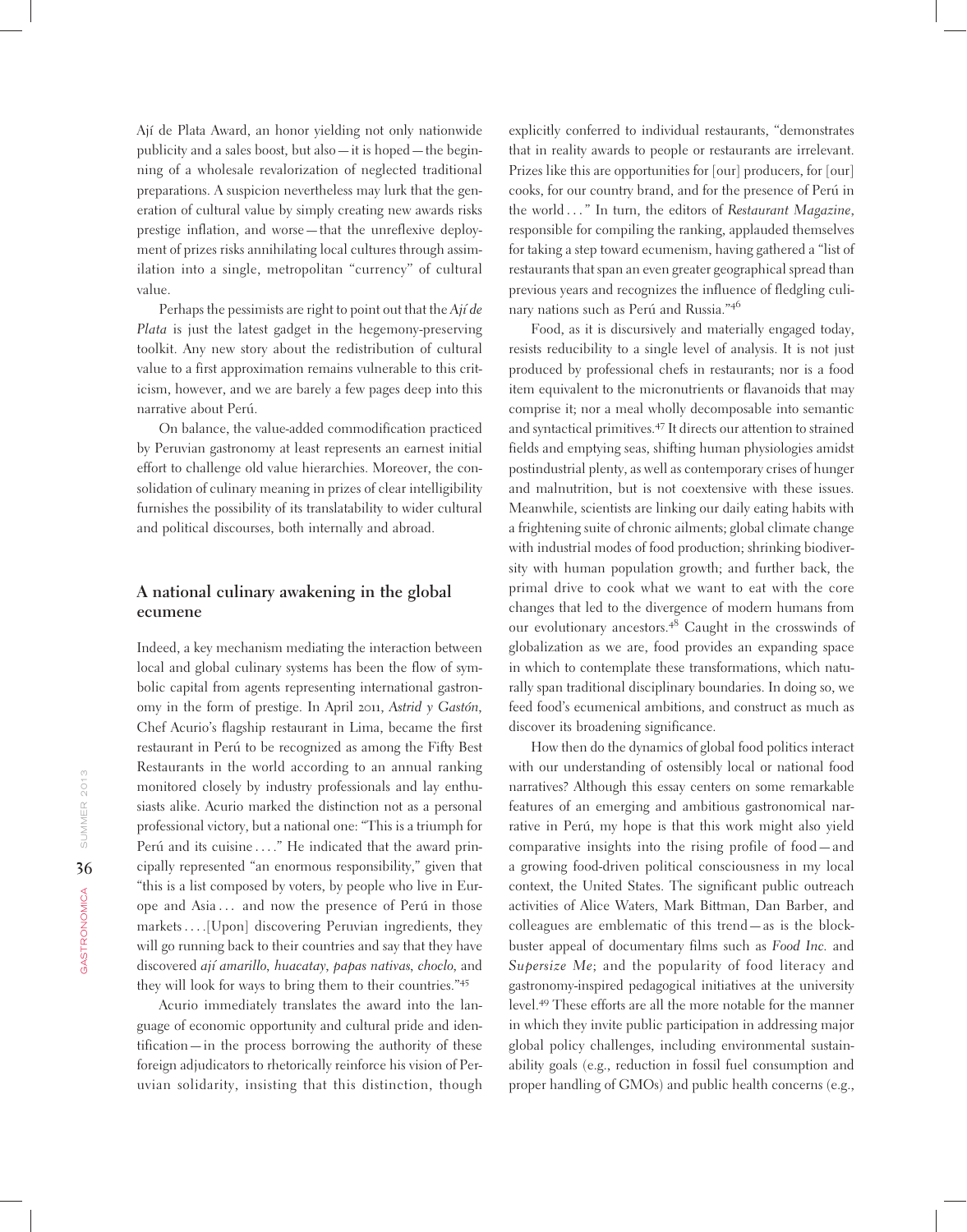

obesity and malnutrition), by linking their resolution to the revalorization of individual, everyday food choices. Has the popularization of concepts such as ''organic'' and ''local'' in labeling everything from comestibles to lifestyles, paired with admonitions to abstain from red meat—not for health reasons, but in order to reduce one's carbon footprint—made daunting environmental sustainability imperatives more palatable and more individually actionable? Analogous to the questions we have asked of the phenomenon of Peruvian gastronomy, we might ask what new angle contemporary American food narratives are bringing to bear on the relationship between personal responsibility and higher-order social outcomes. If a "gastronomical frame," such as the one in operation in Perú, provides a cognitive expedient for digesting complex political narratives, how might couching a topic as formidably complex as global warming in the language of food provide the kind of substrate from which individual action and cultural change can more easily spring? These questions are open frontiers for future investigation. A deeper understanding of just how ideas about food have begun to meaningfully engage a wider political discourse will almost certainly derive from identifying those causes, mechanisms, and implications that are shared across individual case studies.

ABOVE: Street food vendors peddling fried pork chicharrón with potatoes and choclo smothered in ají chile sauce, and cups of chicha morada in the district of La Victoria in Lima, Perú. PHOTO TAKEN BY AUTHOR. JUNE 2011

Indeed, the broader intelligibility of Perú's gastronomical revolution should be sought via the channels that connect the Peruvian gastronomical field with a global ecumene,<sup>50</sup> itself an emerging space with dominant ideologies that are not fixed, but rather are subject to evolution over historical time. Therefore, the intertwining themes that constitute Perú's gastronomical identity (the responsible stewardship of biological diversity, celebration of cultural plurality, and a commitment to social inclusion) are not just politicized priorities of material and ideological significance within Perú, but values that pervade the international cultural and political zeitgeist.

It is all too true that the view from Lima does not show us all of, or even most of,  $Perú—as$  anyone familiar with the Andean and Amazonian interior can easily attest. Enthusiastic journalistic coverage of Peruvian celebrity chefs' latest triumphs, staggering attendance figures at Mistura, and the saturation of Twitter and Facebook forums provides one diagnostic, but sharply limited, indicator of the reach and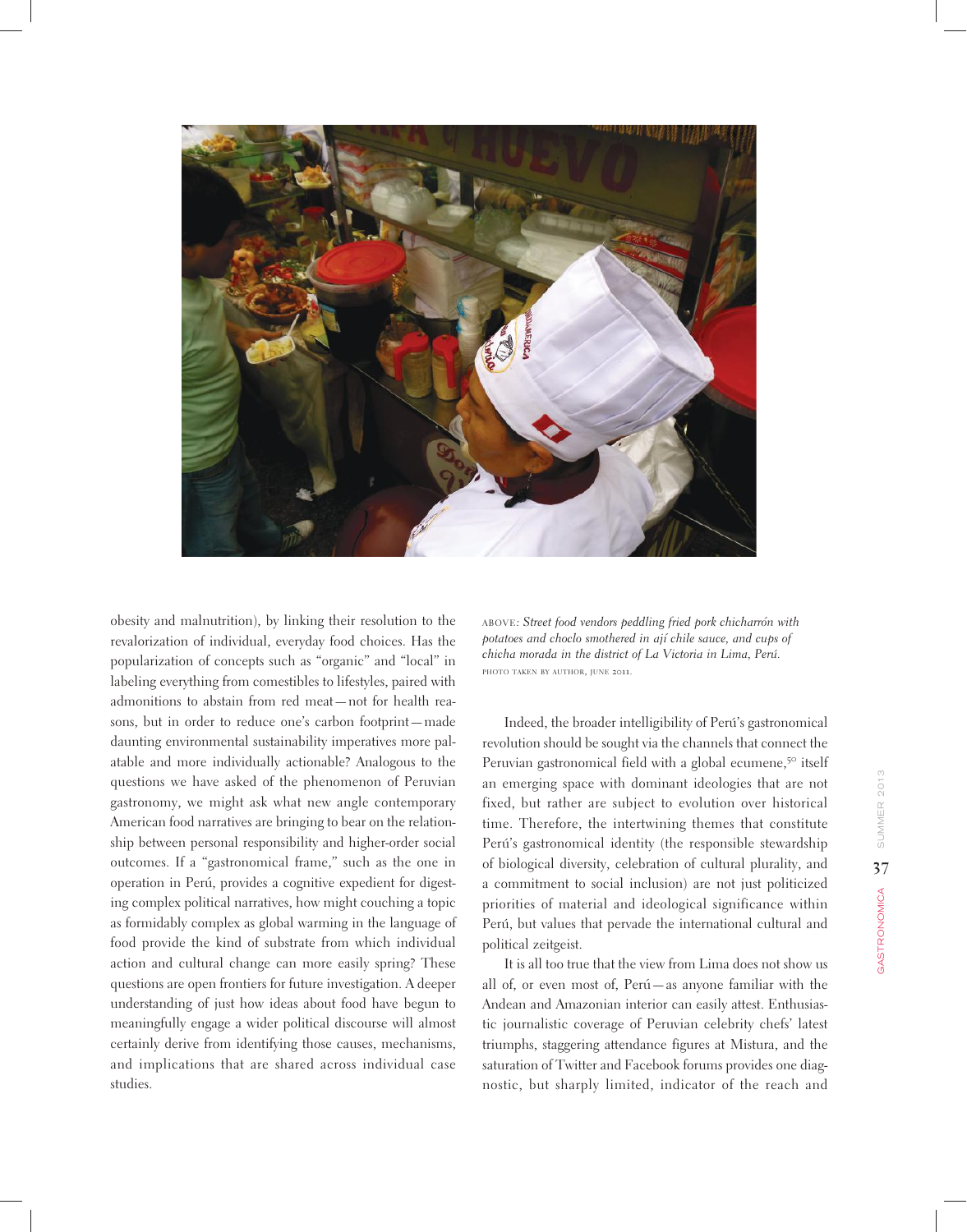

LEFT: Last minute adjustments to display at press conference announcing launch of official campaign to lobby for Peruvian gastronomy's inclusion on the UNESCO World Intangible Heritage List. PHOTO TAKEN BY AUTHOR AT THE MUSEO DE LA NACIÓN, IN THE<br>DISTRICT OF SAN BORJA, LIMA, PERÚ, MARCH 2011.



ABOVE: Woman in colonial-era costume serving samples of traditional Peruvian desserts at the inauguration of the Casa de la Gastronomía, a museum dedicated to Peruvian culinary history. PHOTO TAKEN BY AUTHOR, MARCH 2011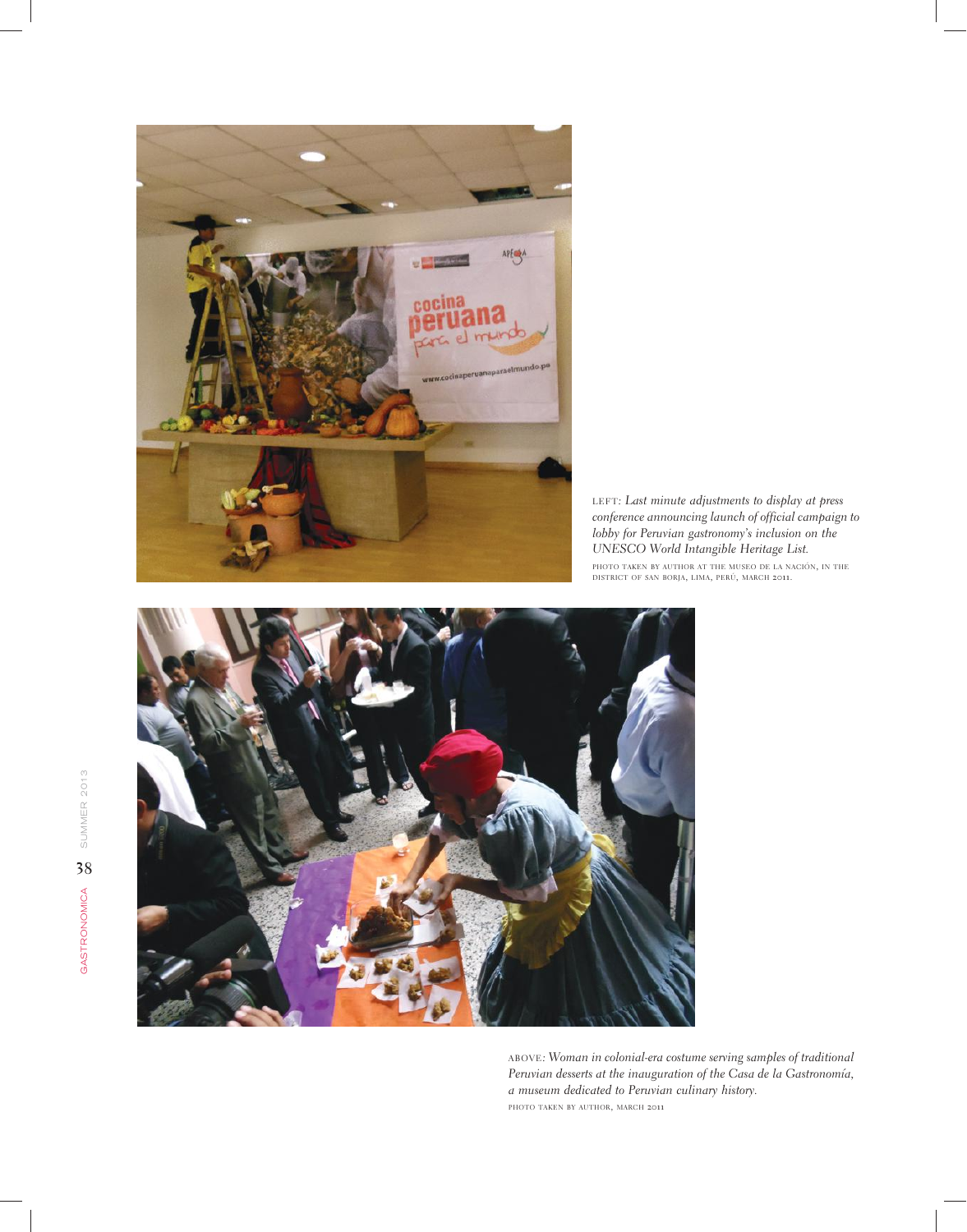resonance of this and any other publically shared narrative particularly in a nation where the topography of mass mediated information networks mirrors other dimensions of socioeconomic inequality. The possibilities for enduring societal impact hinge on the substantive realization of Peruvian gastronomy's promises. Just as we exercise caution in overestimating the transformative potential of farmers' markets that have proliferated in the more fashionable parks of North America, we will do well to closely monitor its limits.

Inspired by biological diversity and a history of cultural heterogeneity, Peruvian gastronomy is a thoroughly modern project to forge solidarity from the shards of cultural difference, rediscover value and pride in the historically neglected, and, most contagiously, assert that food itself can become a vehicle for real social change. Here we have considered the discursive and material factors that supported the swift ascent of gastronomy to the fore of the Peruvian national imagination: its resonance with contemporary political priorities, a proactive role in addressing economic and human development imperatives, links with global systems that govern the flow of prestige and symbolic capital. The challenges and contradictions that inhere in any great effort to produce deep, systemic change notwithstanding, Peruvian gastronomy presents an optimistic glimpse into a future that celebrates what this growing interconnectedness—between producers and consumers, between ideas in food and social realities—might achieve.  $\bullet$ 

#### notes

This work was supported by a Michael C. Rockefeller Foundation Memorial Fellowship from Harvard University for the period of 2010 to 2011. The author thanks Andres Sermersheim and Gonzalo Angosto for direction to key culinary resources at the outset of this investigation. In addition, she is indebted to Jeffrey Pilcher, David Pacifico, Defne Karaosmanoglu, Samuel Lipoff, Priscilla Ferguson, and one anonymous reviewer for their insightful critical evaluation of earlier drafts of this essay.

1. Priscilla Ferguson, Accounting for Taste: The Triumph of French Cuisine (Chicago: University of Chicago Press, 2004), 106.

2. Mirko Lauer, La revolución gastronómica peruana (Lima: Universidad San Martin de Porres Press, 2007); "Peru: Just Add Spice," The Economist, 29 January 2004.

3. "Estos cuatro grandes cocineros fueron condecorados por el Estado," El Comercio, 24 May 2011.

4. Luis Palomino, Martín Vargas, and Mariano Valderrama, "Carreras de cocina: Informe de la oferta académica en Lima y regiones," Apega, 2010.

5. Ferrán Adriá, "En el Perú los chicos quieren ser cocineros, no fútbolistas," Apega, 8 November 2010.

6. Priscilla Ferguson, ''A Cultural Field in the Making: Gastronomy in 19th Century France,'' American Journal of Sociology 104, no. 3 (1998): 599.

7. Attributed to Peruvian journalist Raúl Vargas, who is quoted in the article, "Peru: Just Add Spice,'' The Economist, 29 January 2004.

8. "Cuáles son los retos actuales de la gastronomía peruana?" El Comercio, 15 April 2010.

9. La sazón, as a quality possessed by a cook, is a notion that does not have a precise equivalent in English. Literally, it may translate as ''seasoning,'' but can better be understood as a well-developed intuition for ''what tastes good.'' Generally, it is taken to be an innate, rather than learned, attribute of a skilled cook.

10. Jay Cheshes, ''In Quito, Ecuador, Peruvian Chefs,'' New York Times, 22 April 2011.

11. Sara Beatriz Guardia, "Gastronomía peruana del siglo XX: Historia e identidad," in Seminario Historia de la Cocina Peruana, ed. Maritza Villavicencio (Lima: USMP Press, 2007), 241. All translations are my own.

12. For more information on Chinese immigration to Perú, see Humberto Rodriguez Pastor, "Perú: Presencia china e identidad nacional," in Cuando Oriente llegó a Ámerica: Contribuciones de inmigrantes chinos, prepared by Banco Interamericano de Desarrollo (2004): 115–136.

13. Gonzalo Pájares, interview with author, May 2011.

14. Mariano Valderrama, "El boom de la cocina peruana," Perú Hoy 15 (2009).

15. Rebecca L. Spang, The Invention of the Restaurant: Paris and Modern Gastronomic Culture (Cambridge: Harvard University Press, 2000), 7.

16. Priscilla Ferguson, ''Culinary Nationalism,'' Gastronomica 10, no. 1 (2010): 102–109.

17. With some recent challenges to its hegemony. See Adam Gopnik, ''The Politics of Food: Is There a Crisis in French Cooking?'' New Yorker, 28 April 1997.

18. "Código Apega," 10 July 2008. Mario Zúñiga Lossio, "Límites y posibilidades de lo multicultural e intercultural en el discurso del Chef peruano Gastón Acurio," Construyendo nuestra interculturalidad 4 (2007): 1–21; Isabel Álvarez, "Panorama de la cocina peruana en el siglo XX y perspectivas para el siglo XXI," in Seminario Historia de la Cocina Peruana, ed. Maritza Villavicencio (Lima: USMP Press, 2007), 243–256.

19. Antonio Brack Egg, ''Ecoturismo: Un futuro promisor para el Peru,'' in ´ Alimentación y Gastronomía, ed. Gabriela Benavides de Rivero (Lima: USMP Press, 2002), 151–163.

20. Ibid., 154.

21. Bernardo Roca Rey, ''Palabras del viceministro de patrimonio cultural e industrias culturales del Peru, en el lanzamiento del 'Ano Interamericano de la Cultura''' ~ (lecture presented at general meeting of the Permanent Council of the Organization of American States—CEPCIDI, Washington, DC, 23 March 2011).

22. Theodore Bestor, Tsukiji: The Fish Market at the Center of the World (Berkeley: University of California Press, 2004), 126.

23. Aníbal Quijano, Dominación y cultura: Lo cholo y el conflicto cultural en el Perú (Lima: Mosca Azul Editores, 1980).

24. "Ferrán Adrià: 'En el Perú se gesta el movimiento culinario más importante del mundo,''' El Comercio, 7 March 2010.

25. Jorge Cerda and Renato Arana, "Ferrán Adrià: La gastronomía es un arma social y Gastón es su líder," La República, 7 September 2011.

26. Gastón desde Madrid Fusión, "Adrià se refirió al Perú como un ejemplo a seguir en el mundo,'' El Comercio, 25 January 2011.

27. Gastón Acurio, "Discurso en la Universidad del Pacífico" (lecture presented at the Pacific University in Lima, Peru, March 2006).

28. Sebastián Salazar Bondy, Lima, la horrible (Lima: Populibros, 1964), 11.

29. Gastón Acurio, interview with author, June 2011.

30. Roca Rey, ''Palabras del viceministro.''

31. Juan De los Ríos, "¿Por qué migran los peruanos al exterior?" Economía y Sociedad 58 (2005).

32. "Resulta muy difícil frenar la migración totalmente," Datajoven (2008).

33. Francisco Javier Urra, "Perú, el desafío del optimismo," Política Exterior 25  $(2011): 148 - 158.$ 

34. Mariano Valderrama, "Gastronomía, desarrollo e identidad cultural: El caso peruano," Revista de la integración: Políticas culturales en la region andina 5 (2009): 109.

35. Study carried out by polling agency APOYO. Reported in ibid., 109.

36. Gastón Acurio, interview by Patricia Pérez, in trailer for Mistura: El poder de la cocina (2011; Lima: Chiwake Films).

37. Carmen Balbi and Carlos Arámbulo, "La recomposición de las clases medias y el voto en el Perú," in Cambios Sociales en el Perú: 1968-2008, ed. Orlando Plaza (Lima: PUCP-CISEPA Press, 2009), 303.

38. "Peru's Celebrity Chefs Make Cuisine a Democratizing Force," Fox News Latino, 26 January 2011; "Del Instituto de Cocina Pachacútec al Mundo," El Comercio, 27 January 2013.